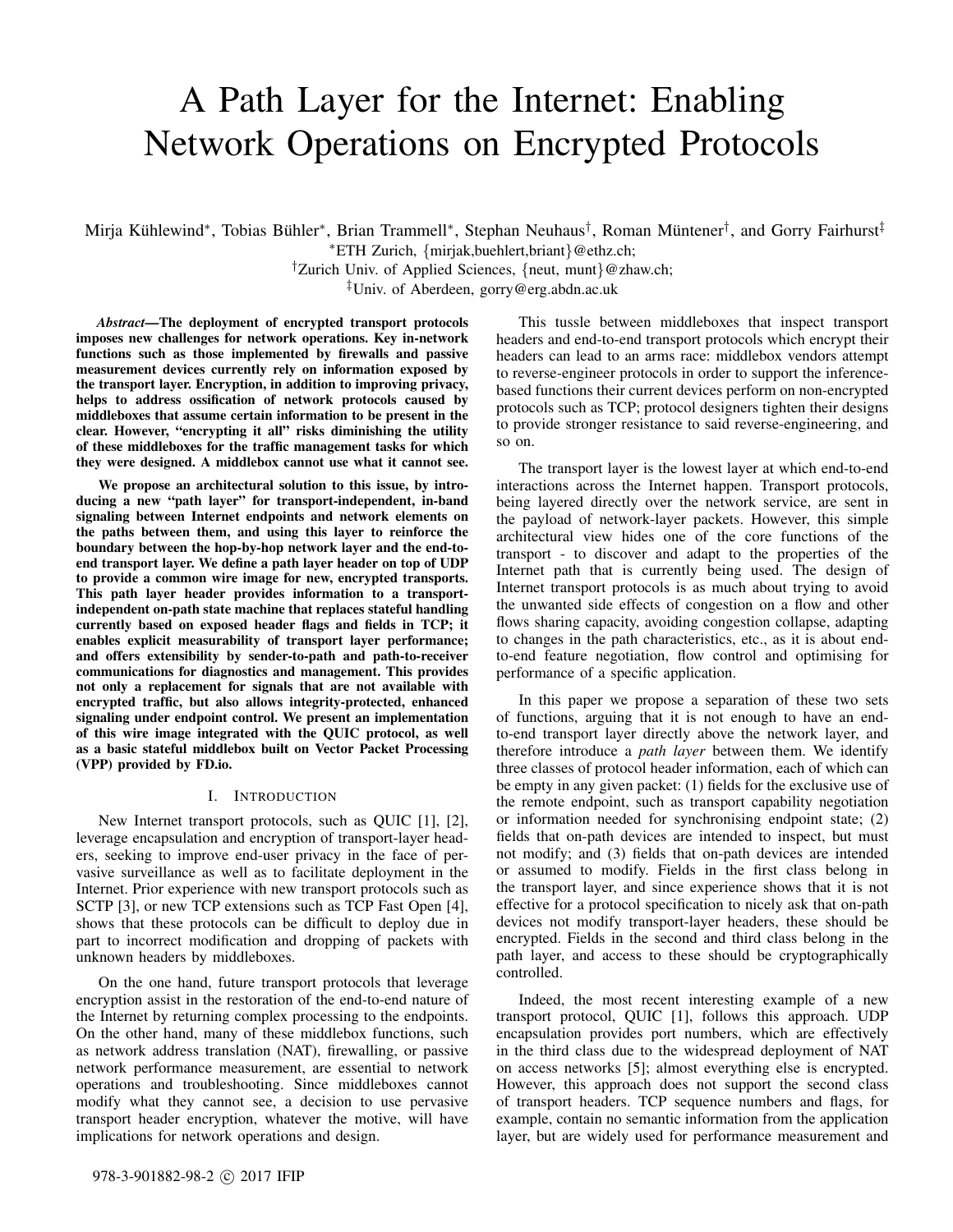on-path state maintenance, respectively.

Currently, stateful on-path devices often manage forwarding state by using an internal model of the TCP state machine to determine when a TCP flow starts and ends; instead, UDP flows must rely on timeouts that are generally short relative to those for TCP [6], requiring UDP-encapsulated transports either to generate unproductive keep-alive traffic for long-lived sessions, or to tolerate connectivity problems and reconnect after loss of forwarding state. Despite these efforts to duplicate the TCP state machine, on-path devices are not necessarily interested in whether a TCP packet sets the SYN or FIN or RST flag. Rather, they are interested in whether the packet is the first or last in a flow, because then they need to allocate or deallocate memory to manage that flow. The actual flags in the TCP header are *incidental*, and that the middlebox merely uses these flags to infer *essential* information about the flow to which the packet belongs. If a packet could explicitly expose essential information to the path, then the incidental information contained in the transport header could remain encrypted, and thus protected from tampering.

This paper presents the design principles of a Path Layer UDP Substrate (PLUS) header, designed to support in-band signaling for transport-independent management of in-network state and add explicit support for enhanced in-network services. PLUS is intended to be deployed together with an encrypted transport protocol such as QUIC [1] to protect confidentiality of headers and payloads, and also to protect the integrity of information in PLUS that is exposed to the network. PLUS therefore provides a common "wire image" for new, encrypted transport protocols.

This work is based on an ongoing experimental effort by the authors on the topic of in-band signaling and transport protocol evolution [7], [8], [9], [10], [11], further developed through discussion at two Birds of a Feather (BoF) sessions within the Internet Engineering Task Force (IETF): SPUD in March 2015 and PLUS in July 2016. The present work defines design goals for path layer signaling that enables endpoints to safely send information to the path on which they travel, and vice versa (Section II), on the background of a well-defined, limited set of applications (Sections III and IV), and based on wider discussions about this ongoing effort. It then specifies PLUS, a new protocol providing an integrity-protected and extensible common wire image for all future encrypted transports (Section V), and reports on a first reference implementation of PLUS for both the endpoint, integrated with QUIC, and middleboxes implemented using the FD.io Vector Packet Processor [12], focusing on how this implementation differs from a traditional, fully-layered approach (Section VI).

# *A. Related Work*

As the ability to extend TCP is dependent on network conditions [13], [14], transport protocols are emerging that use UDP as an encapsulation layer. PLUS applies lessons learned from a great deal of prior work on application-to-network and/or network-to-application signaling to this practice. Work on Quality of Service (QoS) has led to standardized signaling approaches such as NSIS [15]. However, due to deployment challenges of a separate signaling protocol these proposals have seen very little inter-domain deployment.

Other approaches for network signaling operate at the session layer, e.g. as proposed by Kissel et al [16] or e.g. Session Initiation Protocol (SIP) [17] for initiation of media sessions. These protocols expose specific application semantics, while PLUS is independent of application or transport protocol. The IETF IPPM working group has produced a network-layer specification [18] defining an IPv6 Destination Option to carry timestamp and packet serial number information, enabling loss and latency measurements. However, its reliance on IPv6 extension headers may limit deployment on the Internet at large [19].

### II. REQUIREMENTS AND DESIGN GOALS

We start from a set of design principles, derived from functional requirements, observations about devices currently deployed in the Internet, and current best practices in protocol design and implementation:

- 1) An endpoint should be able to explicitly expose any signals used by on-path devices. We refer to this as sender-to-path signaling.
- 2) An endpoint should be able to request signals from devices on the path. We refer to this as path-toreceiver signaling.
- 3) An on-path device should not be able to forge, change, or remove a signal sent by an endpoint. This implies a need for end-to-end integrity protection for these signals.
- 4) The endpoint should control signaling between endpoints and the path, or from one on-path device to another. The use of signaling on a given packet or flow is therefore optional. An on-path device should not be able to force an endpoint to send a signal, or to use the mechanism to send a signal of its own volition without explicit cooperation from the endpoints. This can be achieved by integrity protection over a scratch space allowing devices on path to send specified signals to receivers.
- 5) It should be possible for an endpoint to request and receive signals from a previously unknown on-path device. This implies that, in the absence of a cryptographic introduction protocol or public-key infrastructure for on-path devices in the Internet – which we consider to be impractical – authentication of signals from these on-path devices is not possible.
- 6) The mechanism should present no significant surface for amplification attacks. We can achieve this by specifying that no signal can request transmission of a packet beyond forwarding the packet carrying the signal. This relies on in-band signaling, piggybacked on higher-layer traffic.

Our design assumes that transport and application layer information is encrypted, and is independent from encryption at layer 2 or layer 3. The former is hop-to-hop, and is therefore independent of on-path usage of the path layer header. The latter is generally applied via tunneling. As with all tunnels, nodes along the path forwarding the tunneled traffic cannot inspect or modify traffic inside the tunnel. We therefore understand an "on-path" device to be one which, in the current Internet architecture, could inspect or modify the transportlayer headers.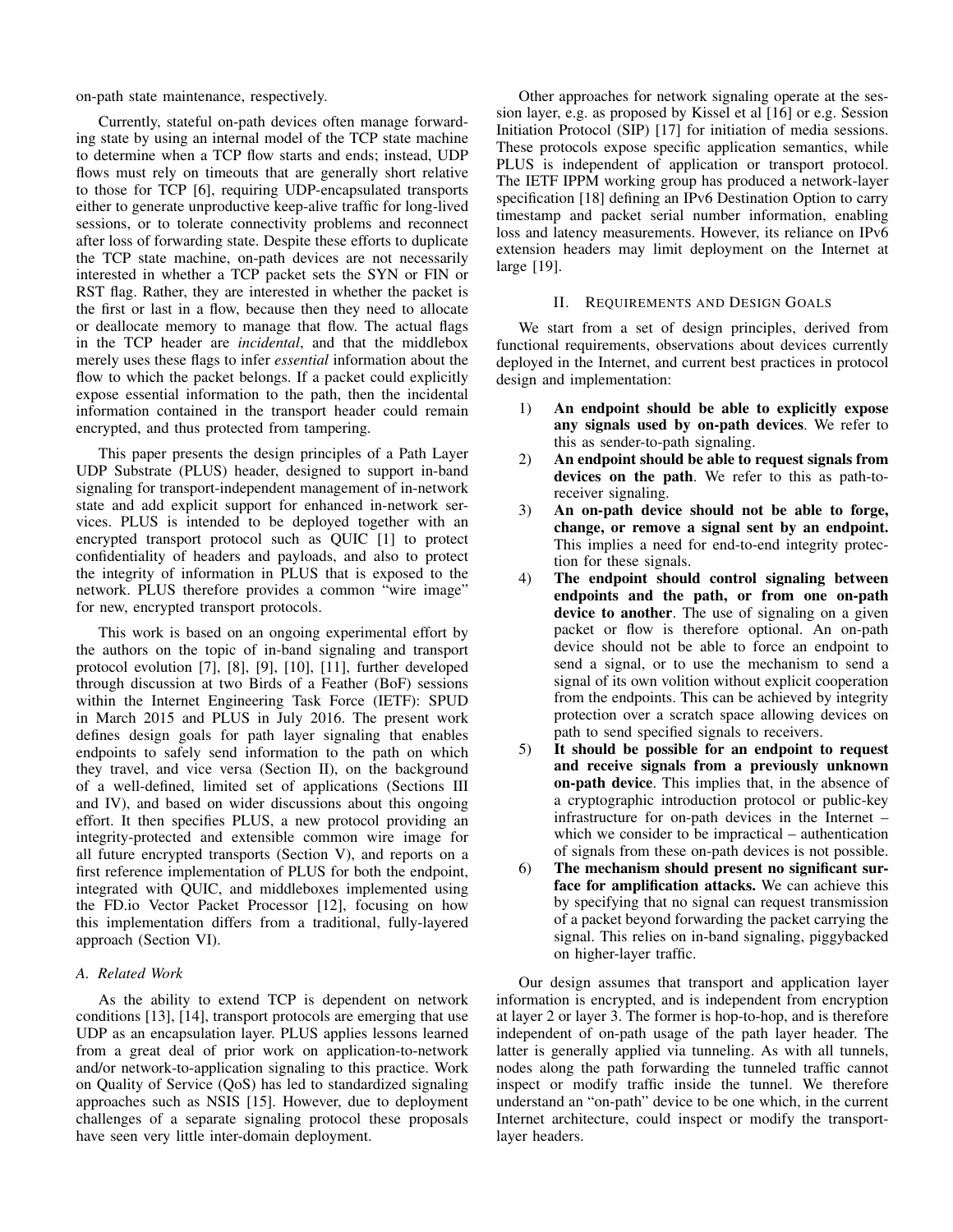

Fig. 1. Sender-to-path signaling: signals are readable by on path-devices, but modification is detected by the receiver



Fig. 2. Path-to-receiver signaling: signal content is writable by on-path devices, but signal presence is protected end-to-end. Signals can neither be added nor removed on path.

Sender-to-path signaling, as shown in Figure 1, is unencrypted but with integrity protection, relying on the receiver to verify integrity. On-path devices can read these signals, but not verify their authenticity. Modifications to these signals will be detected by the receiver, which can respond by raising an error to the transport and/or application layer.

Path-to-receiver signaling, as shown in Figure 2, is also initiated by the sender. The sender places the requested signaling type in the packet and creates a "scratch space" writable by on-path devices in the packet. The length of the scratch space is fixed by the sender, to avoid problems with downstream loss and/or fragmentation due to packet size changes along the path. Path accumulation signals, such as those proposed in IPIM [20] and further specified in Section V-D, can also use this mechanism; in this case, the scratch space is initialized by the sender to some value, and each device aware of the signal along the path updates it according to an algorithm specified by the type, until the final accumulated value is received at the



Fig. 3. A transport-independent path layer state machine.

receiver. Since some path-to-receiver signals may be of more use to the sender than the receiver, path-to receiver signaling can be augmented by feedback, the return of the final value of a signal from the path by the receiver back to the sender.

## III. A TRANSPORT-INDEPENDENT ON-PATH STATE MACHINE

Our most basic signaling requirement is to support on-path recognition of session establishment and disestablishment, as provided by passive observation of the TCP three-way handshake and the FIN and/or RST flags on connection shutdown. These are visible on the path between endpoints, and therefore are often used by those network devices for state management, (e.g., by NATs and firewalls).

The most important signals derived from these observations concern flow lifetime and association of the two directions of a bi-directional flow, associating a uniflow with its reverse counterpart. Firewalls and other stateful network elements can use this association to assume endpoint consent to communicate. A stop signal that indicates the last packet of a flow can also assist state management, and allows for longer timeout for active flows than presently possible for UDP [6], reducing the rate at which keep-alive traffic must be sent to avoid loss of onpath state. Stateful network devices can apply stricter policies for a flow which does not provide these signals, such as shorter timeouts to remove flow state, or rules to drop unknown traffic.

Figure 3 shows a transport-independent state machine that details the basic operation of a stateful on-path device.

The state machine has the following properties:

- 1) A device on path that can see traffic in both directions knows each side of an association wishes that association to continue. This allows firewalls to delegate policy decisions about accepting or continuing an association to the servers they protect.
- 2) A device on path that can see traffic in both directions knows that each device can receive traffic at the source address it provides. This allows firewalls to protect against trivially spoofed packets, implemented by associating and associated states.
- 3) Both endpoints confirm the desire to end communication, providing resistance against early state expiry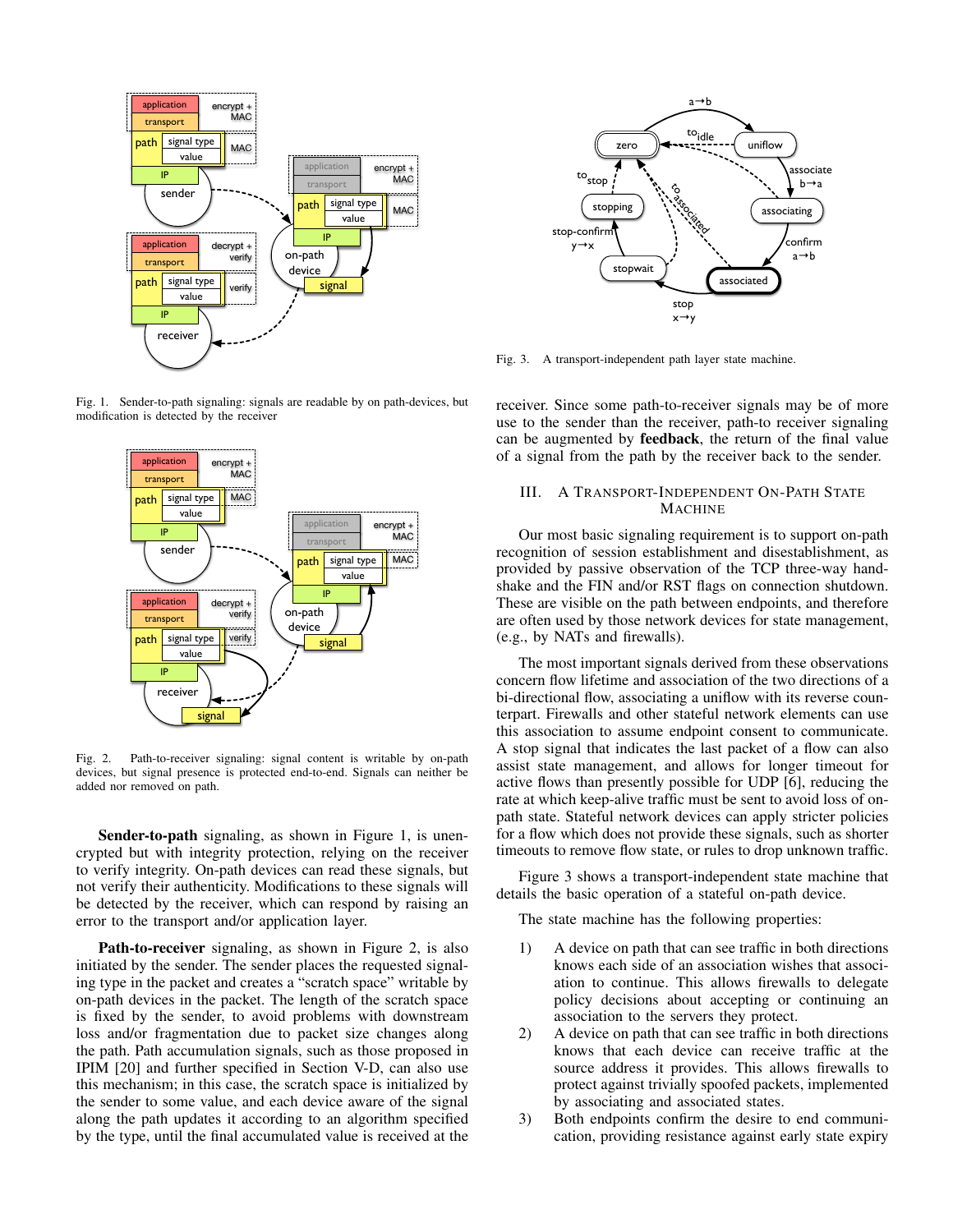attacks (e.g. TCP RST injection) by on-path devices, implemented by the stopwait and stopping states.

The first two properties hold with current firewalls and NATs observing the flags and sequence/acknowledgment numbers exposed by TCP. Detailed signaling for this state machine is defined in sections V-B and V-B. The abstract state machine is described in further detail in [9].

## IV. NETWORK PERFORMANCE MEASUREMENT

Passive performance measurement is a second important application of information presently available in the unencrypted TCP header. Basic metrics suffice for most performance measurement tasks: transmission rate, latency/jitter, and packet loss rate. Transmission rate can be trivially measured by counting bytes associated with a traffic flow, whether the headers are encrypted or not, then dividing this count by the observation time interval. We therefore focus on latency and loss.

Round-trip time (RTT) measurement requires the ability to match packets in one direction with packets in the opposite direction, for both directions of the flow. Current inferencebased passive measurement approaches [21], [22] generally use the TCP Timestamp Option [23], when available [13], [24]. In contrast, loss measurement requires inference about the loss detection and retransmission algorithms in use by the sender [25].

PLUS is designed to support explicit passive measurability of RTT and loss to replace inference-based approaches. We follow the principles proposed by Allman et al [20] that measurement should be explicit, in-band, visible, cooperative, and under the absolute control of the endpoint. Indeed, we find that designing signals expressly for measurement, much of the messy inference involved in turning a TCP packet stream into metric samples becomes unnecessary.

To measure latency, we propose a simplification of the arrival information primitive in [20]: a simple packet serial number (PSN) that increases by one with every packet sent, including retransmissions and control packets (unlike TCP), and a packet serial echo (PSE) that reflects the last packet number seen in the opposite direction. This is simple to implement, and provides adequate information for the calculation of latency between each endpoint and a passive observation point on both the upstream and downstream path between them (e.g., at a network border or CPE gateway, where these measurements are usually deployed).

Given two endpoints  $a$  and  $b$ , an observation point  $c$  can measure the time interval between seeing a given PSN on a packet sent by  $a$  and an equal or greater PSE on a packet sent by b to get a latency estimate on the path  $c \leftrightarrow b$ . By reversing the measurement, it can likewise estimate  $c \leftrightarrow a$ , and  $a \leftrightarrow b = c \leftrightarrow b + c \leftrightarrow a$ .

Loss estimation on the path  $a \rightarrow c$  for packets in direction  $a \rightarrow b$  is supported by our PSN/PSE measurement facility by counting gaps in the sequence of PSNs sent by  $a$ . However, this gives no visibility into loss on the path  $c \rightarrow b$ .

Since PLUS has a goal of transport protocol independence, it cannot simply expose transport protocol internals: requiring observation points and measurement analysis to infer behavior of endpoints based upon an identification of the transport protocol is precisely the current situation we want to avoid. Therefore, we must rely on the receiver to expose information about the loss and congestion experienced. We take design inspiration from the Congestion Exposure (ConEx) protocol [26], and define a sender-to-path signal for periodically exposing counts of detected packet loss and congestion signals to provide a delayed but accurate loss metric to the path.

Each sender emits a periodic sender-to-path signal containing a two-tuple  $\{l, m\}$  where l is a cumulative count of the number of detected losses  $l$  since the beginning of the flow and  $m$  is a cumulative count of the number of detected ECN [27] marks since the beginning of the flow. A measurement point can receive and analyze the series of signals to derive various loss statistics:  $l_{t2}-l_{t1}$ , for example, gives the number of losses detected by the sender in the time interval  $(t1 - owd(a \rightarrow c), t2 - owd(a \rightarrow c))$ , where a first-order estimate of the one-way delay from the sender  $owd(a \rightarrow c)$ can be derived from RTT measurements<sup>1</sup>. Comparing this to the observed packet transmission rate during the same interval, as well as to the upstream loss information available from the PSN series, allows a measurement point to estimate upstream as well as downstream loss rates. The addition of ECN marking information, similarly, together with an analysis of observed ECN congestion signals at the IP layer, allows the estimation of upstream and downstream congestion for ECN-enabled flows.

### V. PATH LAYER UDP SUBSTRATE (PLUS)

Based on our design goals, requirements, and desired signaling focused on network management and measurement, we present the Path Layer UDP Substrate (PLUS). PLUS is implemented as a header between the UDP header and an encrypted transport header. The PLUS header explicitly exposes information intended by the sender for use by devices along the path independent of the transport protocol, hiding everything else with transport encryption.

The PLUS header can appear in two formats: a Basic Header carrying information for state management, basic measurability, and simple packet treatment; and an Extended Header carrying a path communication field, described in Section V-C. The Basic Header supports sender-to-path signaling for state maintenance and basic measurement. The Extended Header supports both sender-to-path and path-toreceiver signaling.

#### *A. Basic Header*

The format of the PLUS headers together with the UDP header is shown in Figure 4. The magic field is a 28-bit number that identifies this packet as carrying a PLUS header. This magic number can be used by PLUS-aware devices on path to distinguish PLUS packets from non-PLUS packets, since PLUS cannot be identified by UDP port number. It is chosen to avoid collision with possible values of the first four bytes of any packet in widely deployed protocols on UDP. This both minimizes the chance of accidental classification

<sup>&</sup>lt;sup>1</sup>Path asymmetry, of course, reduces the accuracy of this estimate. We leave accurate OWD estimation through timestamp exposure and synchronization as a topic for future work.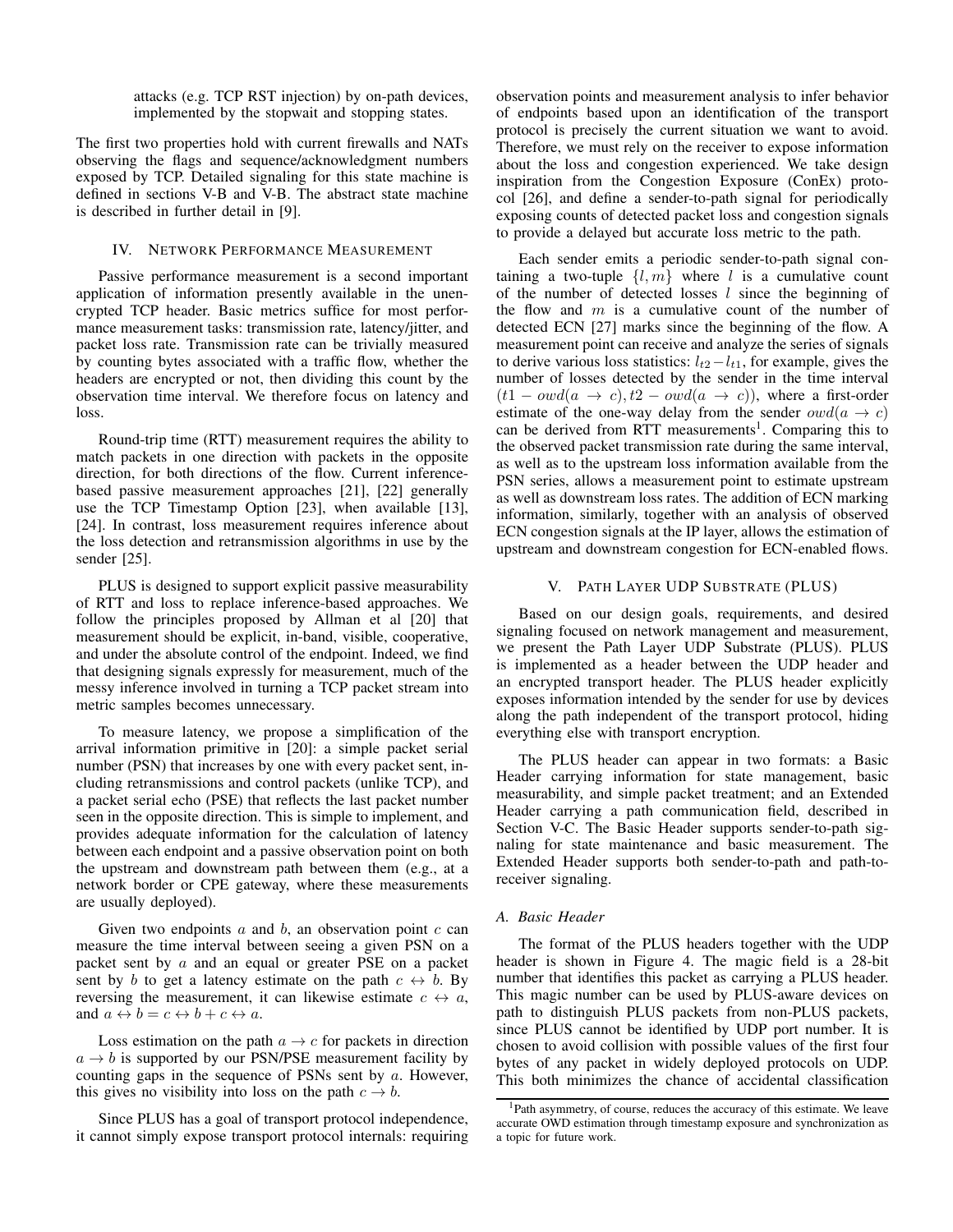

Fig. 4. The PLUS header format. The Basic Header (X=0) omits the PCF fields; the Extended Header  $(X=1)$  has all fields.

of a non-PLUS protocol as PLUS, and makes it difficult to cause spurious PLUS packets to be generated by reflection or amplification.

The next four bits provide flags: two per-packet Quality of Service (QoS) signals, a stop signal, and an extended header bit. The (L)oLa flag, when set, indicates that the packet is latency sensitive and prefers drop to delay. The (R)oI flag, when set, indicates that the packet is not sensitive to reordering and thus does not need to be given the same treatment or routing as other packets of the same flow. These two signals address many QoS challenges operators face in current networks but cannot be reliably provided end-to-end by existing mechanisms, such as the use of the Differentiated Services Codepoint (DSCP) field in the IP header [28]. The (S)top flag indicates a stop or stop confirmation signal when set; see Section V-B. When the E(X)tended Header bit is set, the Extended Header is present; see Section V-C.

The Connection/Association Token (CAT) is a 64-bit token identifying this association. The CAT is chosen randomly by the connection initiator, and allows both multiplexing of flows over a 5-tuple as well as fast rebinding: a PLUS packet sharing one endpoint (source address/port pair, or destination address/port pair) and the CAT with an existing flow is taken to belong to that flow, since the other endpoint identifier might change due to a mobility event or address translation change.

The Packet Serial Number (PSN) is a 32-bit serial number for this packet. The initial PSN for each direction in a flow is chosen randomly. Each subsequently sent packet in a flow increments the PSN by one, wrapping around. Respectively, the Packet Serial Echo (PSE) is the most recent PSN seen by the sender in the opposite direction before this packet was sent. If no packet has yet been seen by the sender (i.e., the packet is the first packet in a bidirectional flow), the sender sets the PSE to zero. The CAT and PSE together serve as an indication that a packet was actually seen by the remote endpoint, and used for confirmation and stop-confirmation signals. PSN and PSE together are used for latency measurement as in Section IV.

Since PLUS is designed to be used for UDP-encapsulated, encrypted transport protocols, overlying transports are presumed to provide encryption and integrity protection for their own headers, and need to provide integrity protection for the PLUS Basic Header. This implies an interface between PLUS and the transport layer to support this protection, discussed in more detail in Section VI-A1.

# *B. State Establishment and Maintenance*

The PLUS Basic Header provides the signaling required for the abstract state machine described in Section III. A PLUSaware on-path device forwarding a packet with a PLUS Basic Header that uses a 5-tuple and CAT for which it has no state, moves the flow to the uniflow state. If it does not see a packet within an idle timeout interval for the same flow (with the same CAT and in the same direction), it will move the flow back to zero state, but may continue forwarding packets in that direction (the  $a \rightarrow b$  direction in Figure 3).

If a PLUS-aware on-path device forwards a packet with a PLUS Basic Header that matches a 5-tuple and CAT as a flow in the uniflow state, but in the opposite direction (the b  $\rightarrow$ a direction in Figure 3), it moves that flow to the associating state. It stores the PSN of the packet that caused this transition, and waits for a packet in the  $a \rightarrow b$  direction containing a PSE indicating that that packet has been received. When it sees that packet, it transitions the flow to the associated state. Otherwise, it drops state after an idle timeout interval.

Once a flow has moved to the associated state, it will remain in that state for an associated timeout interval. It resets the timer each time it forwards a packet with a PLUS Basic Header in either direction for this flow, identified by the 5-tuple and CAT.

When a PLUS-aware on-path device that forwards a packet for a flow in the associated state with an S flag set, it moves this flow to the stopwait state. It stores the PSN on the packet causing the transition, and continues forwarding packets as if in associated state, dropping state after expiration of the associated timeout interval. When it sees a packet in the opposite direction with the S flag set and the PSE set to exactly the stored PSN, it transitions the flow to closing state. The device will forward packets in both directions for flows in the stopping state within a stop timeout interval; these packets will not reset the timer.

# *C. Extended Header*

When the Extended Header bit is 1, the PLUS Extended Header is present. This header adds a Path Communication Field (PCF) to the Basic Header, as shown in Figure 4. The Extended Header has an 8-bit PCF type field, a 6-bit PCF length field, a 2-bit Integrity Indicator, and a variablelength PCF value field, protected by the overlying transport encryption.

The PCF Type field defines the structure and semantics of the PCF value. The PCF Length field defines the length of the PCF value field in bytes, from 0 to 63 bytes. The PCF Integrity Indicator (II) is used to implement path-to-receiver as well as sender-to-path signaling, implemented by treating a portion of the field as if all its bits are zero for purposes of integrity protection and integrity verification. This protects the type and length of path-to-receiver signals, but allows part or all of the PCF Value to be writable by devices on path.

If the Integrity Indicator is 00, the PCF value is not integrity protected; if it is 11, the PCF value is integrity protected in its entirety. The other two values provide for partial integrity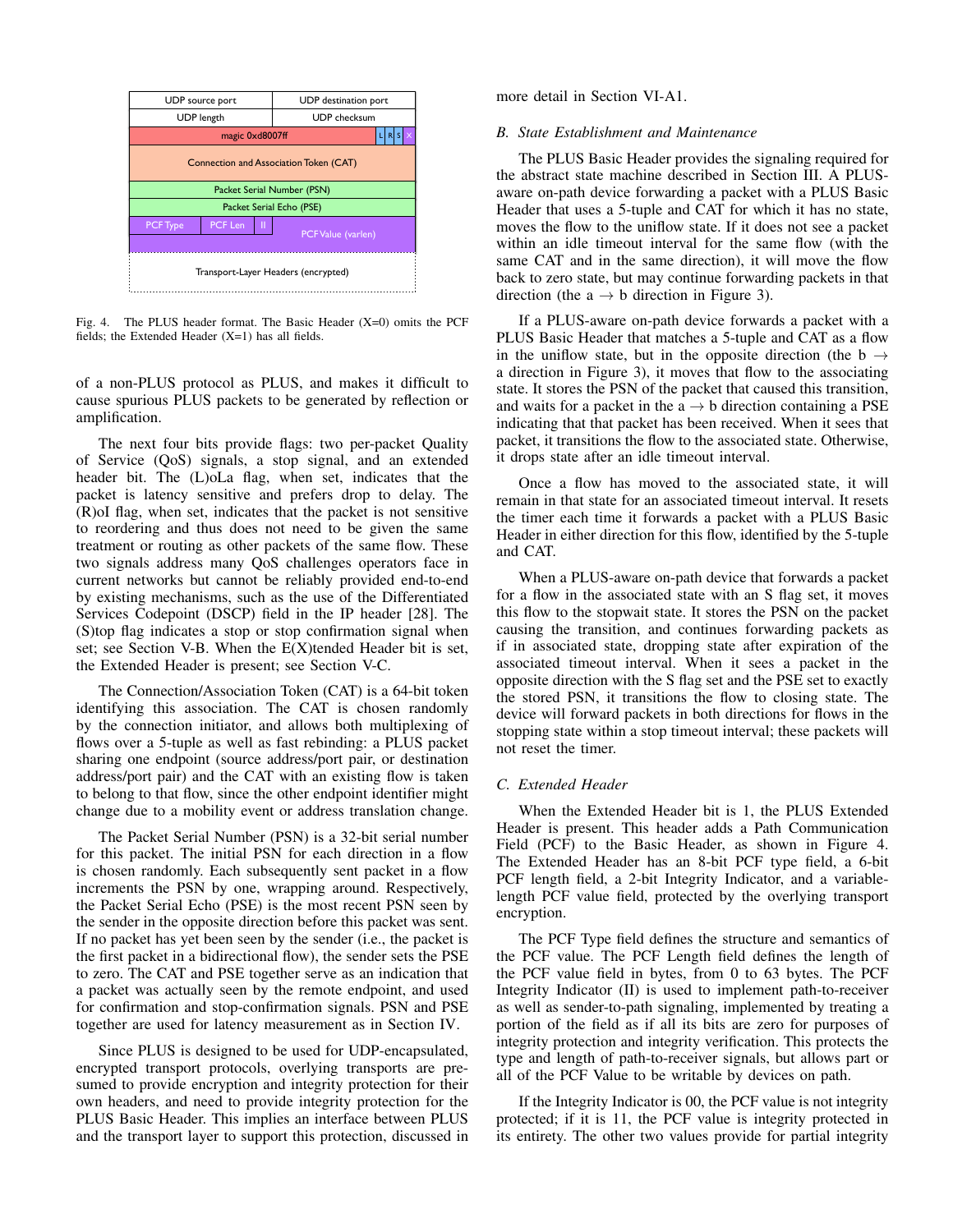protection: 01 indicates that the the first quarter of the PCF value is protected; 10 indicates that the first half of the PCF value is protected. The integrity protected range is always rounded up to the nearest byte.

# *D. Extended Header Types*

This section defines a set of initial Extended Header types to illustrate the flexibility provided by the Extended Header. Other PCF types are reserved for future use.

The PCF is used to expose loss and congestion markings to the path. PCF Type 1 indicates the Loss and Congestion Exposure field, a field which is 2, 4, 8, or 16 bytes long, and contains two 1, 2, 4, or 8 byte unsigned integers in network byte order. The first is a total count of packets detected as lost by the sender since the start of the connection. The second is a count of the total number of congestion markings (ECN CE codepoints) received by the sender since the start of the connection. Its integrity indicator is always 11, since the information cannot be modified by on-path devices. PCF Type 1 packets can be emitted as often as once per RTT as estimated by the sender; lower rates result in less overhead, but lower fidelity measurements by devices on path.

The PCF is also used for path accumulation; to be useful this requires deployment of future PLUS-aware middleboxes. PCF Type 2 carries a two byte value reflecting the Path Maximum Transmission Unit (PMTU), initialized to the MTU of the link on which the packet is initially sent. When a PLUSaware middlebox forwards a packet with this PCF, it updates the value with the minimum of the value present and the MTU of the link over which it will forward the packet. The integrity indicator for PCF Type 2 is always 00, since the path can modify the entire value.

PCF Type 3 carries an 8 byte field for path tracing, similar to the Path Changes mechanism in section 4.3 of [20]. The sender chooses a random 8-byte value for each flow, and initializes the PCF value field with this value for each packet with PCF Type 3 in the flow. Each on-path PLUS-aware device fills the PCF value in packets the forwards with the the result of XORing the received value with an 8-byte device identifier, chosen randomly and used for all path trace accumulator signals by the device. Packets traversing the same set of PLUSaware forwarding devices are therefore received with the same accumulated value, and changes to the set of devices on path can be detected by the receiver. The integrity indicator for PCF Type 3 is always 00, since the path can modify the entire value.

Devices on path must recognize that they are requested to participate in signaling by understanding the Extended Header and the semantics of each type. However, there is no guarantee that they will participate or reply honestly. Therefore all signals are advisory only. Endpoints are still required to implement mechanisms to handle incorrect or incomplete exposed information, as in existing protocols. For example, if an endpoint learns an accumulated MTU for a path, it should not directly use the obtained value, but rather use a probing technique (such as a varient of the packetization layer path MTU discovery process [29]) to confirm whether this value is appropriate.

# *E. Encrypted Feedback*

Path-to-receiver signals transmit information requested from the path by the sender to the receiver; however, the sender often also needs the information that was requested. The transport protocol running atop PLUS must therefore provide a feedback channel for the full PLUS Extended Header on any packet received containing a PCF value where the integrity indicator is not 11. Returning the entire header allows the sender to associate the value fed back with the original packet sent; feedback of the entire header depending only on the II value allows receivers to feed back PCF values they do not understand. We assume the overlying transport provides end-to-end encryption, and that signals fed back do not need to be exposed to the reverse path. The feedback channel interface must be designed on a per-transport basis. Section VI-A illustrates how this works in QUIC.

# *F. Transport layer API*

The information presently supported by PLUS does not require any application interaction: CAT, PSN/PSE, and the loss/congestion PCF all expose either information available within PLUS, or that is readily available from the internals of the overlying transport. Similarly, MTU accumulation is only useful at the transport layer, and path change detection is, in its initial form, more suited to diagnostic tools in the spirit of traceroute than online use by an application. The transportapplication interface therefore needs no change when a given transport is running over PLUS. However, there can be further benefits if an application is aware of PLUS. The decision to enable or disable PLUS on a given flow or node may be driven not only by the needs of the transport protocol but also the application, or even the user, following the principles of transparency and endpoint control.

## VI. INSIGHTS FROM IMPLEMENTATION

For evaluating the fitness of PLUS, we implement both a PLUS-enabled endpoint using QUIC, a new encrypted transport protocol, and a PLUS-aware middlebox that uses PLUS information for state management and passive measurement.

As an encapsulation layer requiring some integration between transport and path layer, PLUS raises questions of overhead and performance. Of course PLUS adds additional bits to each packet, however, Extended Header fields need not be present on every packet in a flow. So each PCF type can be tuned for a fidelity/overhead tradeoff by the sender. Further, a close integration between the transport protocol and PLUS, especially if the transport protocols supports optional extensibility mechanisms, makes it possible that PLUS Basic Header fields, since they are integrity protected, can replace equivalent fields in the overlying transport, reducing per-packet overhead in bytes.

Questions on the overall performance of PLUS are closely coupled to the use case. Some PCFs must only be sent once, other need to be repeated frequently. Depending on the information provided, PLUS adds a certain bit overhead but still can provide input to a network function that can improve the overall performance, e.g. providing low latency for latency-sensitive applications. However, based on our initial implementation, we can provide some qualitative pointers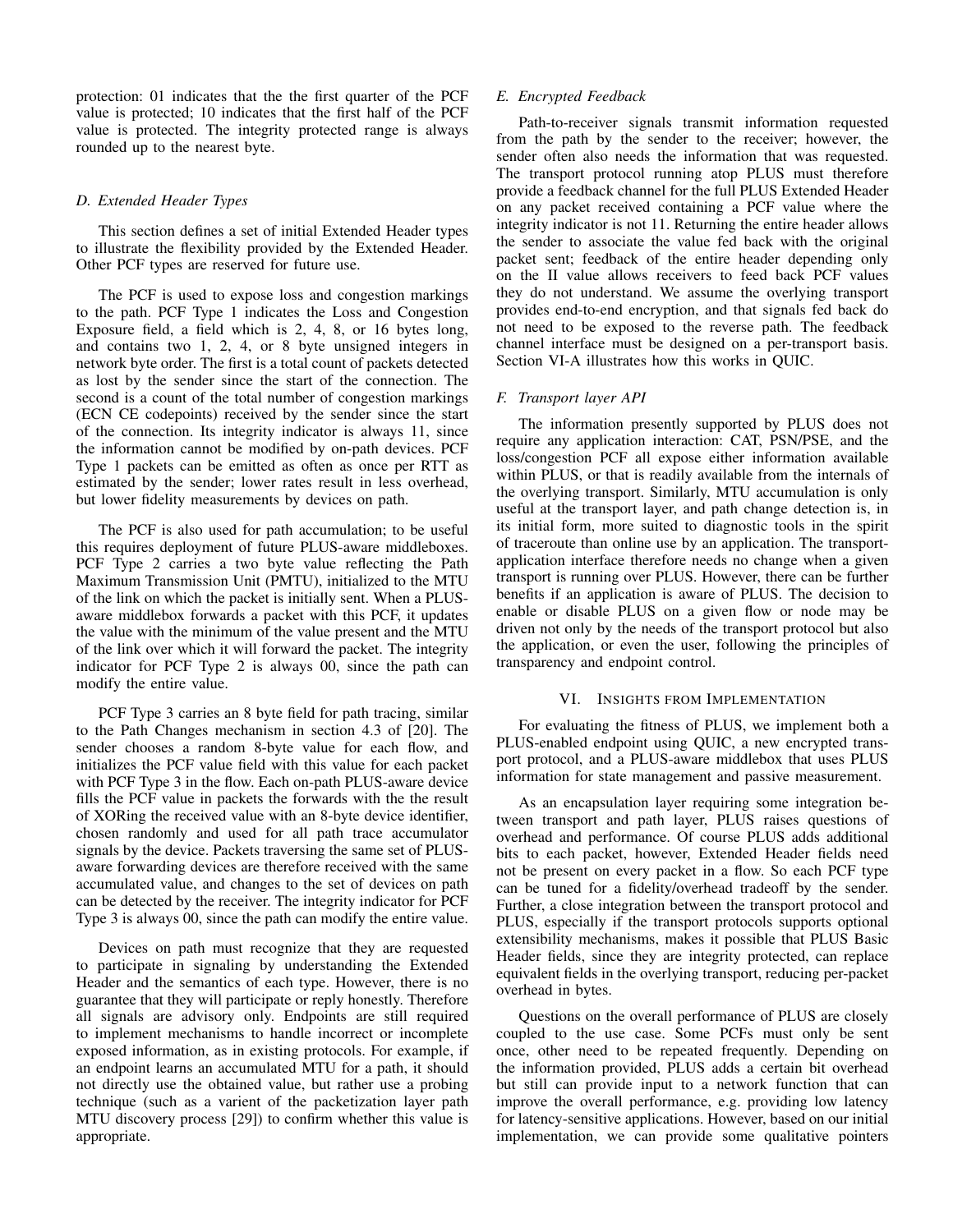

Fig. 5. Interfaces between QUIC and PLUS

toward answers. Since PLUS is designed to work over UDP, advances in technologies for user-space stacks (including fd.io, on which our middlebox implementation is based) make it possible to build highly performant PLUS-capable transport protocol implementations that do not cross a kernel context switch boundary. In our selected use case to enable basic measurements based on information in PLUS Basic Header, the performance penalty is negligible.

# *A. Endpoint Implementation: QUIC*

QUIC is a UDP-encapsulated, encrypted transport protocol initially developed by Google and currently being standardized within the  $IETF<sup>2</sup>$ . Although this provides a natural choice for the overlying transport, the protocol is as-yet a moving target. Our work is based a openly available quic-go implementa- $\tau$  tion<sup>3</sup> of a recent Google-internal version of QUIC, from which the IETF version of QUIC has diverged. The most crucial change was the replacement of a QUIC-specific cryptographic protocol with TLS. Despite tracking a work in progress, the design of the interface between QUIC and PLUS has been fairly stable that we describe in more detail below.

*1) A Two-way Interface:* PLUS, as QUIC, requires a different interaction with its cryptographic protocol than the traditional layering concept used for TLS over TCP. Further, PLUS can benefit from a tight coupling between the two protocols, especially in the case of QUIC. The service PLUS provides to its overlying transport is transmission of packets over a UDP socket with a PLUS Basic or Extended Header. PLUS requires the overlying transport to provide: integrity protection of the PLUS pseudoheader (the PLUS header with any bytes marked as unprotected by the integrity indicator replaced by zeroes), and feedback of path-to-receiver information to the sender along with delivery of this information to the application, as necessary.

*2) Integrity Protection of the PLUS header:* Each QUIC packet header is integrity protected, but not encrypted, using Authenticated Encryption with Additional Data (AEAD) [30]. The interface between PLUS and QUIC achieves integrity protection by extending this additional data to also cover the adjacent PLUS packet pseudoheader.

Figure 5(a) shows the flow for sending a packet: QUIC directly interacts with the TLS component [31] for the TLS handshake enabling the initial exchange of cryptographic information, without using encryption, or other control action. However, all payload packets that are to be encrypted are handed directly from QUIC to PLUS, along with an indication of the QUIC header length to be integrity protected. PLUS adds its header, and passes the packet to TLS+QUIC packet processing for encryption of the QUIC payload including its internal control information and integrity protection of the public QUIC and PLUS headers. The resulting packet is returned to PLUS for transmission over a UDP socket.

An additional interface allows QUIC and PLUS to exchange further signalling information. PLUS must inform QUIC about the maximum datagram size minus the length of the PLUS header, since the length of the Extended Header can vary on a per-packet basis. Other information can be exchanged e.g. to coordinate the QUIC connection and packet number with the PLUS CAT and PSN, or to provide input for information signalled using a certain PCF. Our implementation allows this information to either be stable for the lifetime of a flow, such as the L flag (e.g. utilising information from the system or socket configuration), or could dynamically change based on the state of the transport protocol or application on top, such as a request to send or increase the frequency of Extended Headers to perform measurements.

On packet reception, this process runs in reverse, as shown in Figure 5(b). The packet protection component signals QUIC when it detects tampering with the integrity-protected part of the QUIC or integrity-protected part of the PLUS header.

*3) The PLUS Feedback Frame:* QUIC is a multistreaming transport that splits its payload and control data into *frames* associated with *streams* [1]. Stream 0 is reserved for control traffic and use of the embedded TLS 1.3. PLUS feedback information can be carried in a new feedback frame added to QUIC on the control stream. The interface shown in Figure 5 allows PLUS to request feedback infromation for inclusion in a QUIC feedback frame returned to the sender. As noted in Section V-E, the feedback frame contains the entire PLUS Extended Header on the received packet with a path-to-receiver signal.

#### *B. Middlebox implementation: FD.io – VPP*

The Fast Data – Input/Output (FD.io) project [12] collects multiple projects and libraries to provide fast and programmable IO services for networking and storage. FD.io runs on a variety of architectures and development environments and automatically uses features like DPDK [32]. A core component of FD.io is the Vector Packet Processing (VPP) library [33]. A PLUS-aware middlebox can be implemented in one (or multiple) VPP nodes.

A PLUS header is identified by a magic number (described in Section V-A). For each UDP packet, the "IP4 UDP lookup" node fetches the four UDP payload bytes and compares these to the PLUS magic number. This indicates the placement of the PLUS node in the VPP tree as shown in Figure 6. If a PLUS header is present, the packet is forwarded to the PLUS node for handling. The packet pointer then moves to the start of the next header; the following node may therefore even be unaware of the PLUS header. However, if the following node wants to access fields in the underlying headers, it has to be aware of the additional offset due to the PLUS header. We

<sup>&</sup>lt;sup>2</sup>See https://github.com/quicwg/base-drafts

<sup>3</sup>https://github.com/lucas-clemente/quic-go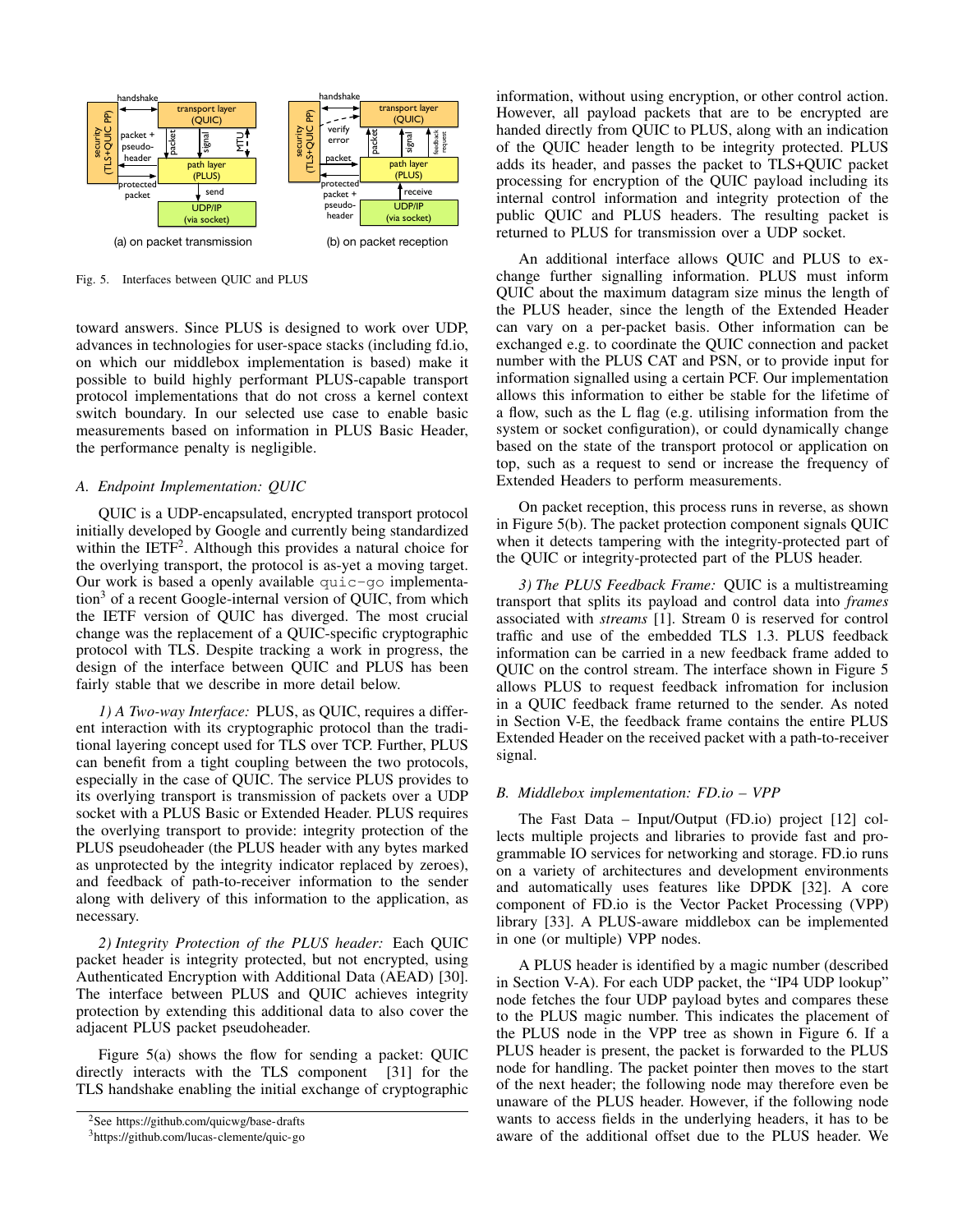

Fig. 6. Placement of a PLUS nodes in the VPP tree, assuming an IPv4 header.

include this information in the metadata exchanged between nodes.

A PLUS-aware middlebox aims to also support flows between endpoints whose IP addresses change during the flow, e.g. due to NAT re-binding. Therefore, the PLUS node cannot blindly compare the observed five-tuple and CAT with the existing flow states. We apply a two-step approach. First, the PLUS node tries to find an existing state for the CAT value. In a second step, the five-tuples are compared. If the observed packet shares at least one endpoint (source address/port respectively destination address/port) with the existing flow state, the packet is assigned to this flow and the state may be updated. Otherwise, the five-tuple and CAT build state for a new flow.

Since each PLUS packet can carry only one PCF at a time, each distinct PCF value is processed in a separate VPP node: the first PLUS node handles flow state and, if the Extended Header is present, it forwards the packet to the correct PCF node based on the PCF Type field. This approach allows new Extended Header types to be easily added. PCF nodes may read or modify certain parts of the PCF value field depending on the PCF type. For PCF type 1, we only read the provided information and compare the number of congestion marked packets to the total number of packets seen to estimated the current congestion level, providing passive measurement information for troubleshooting. For type 2, we compare current value to the MTU provided on the next hop and overwrite it if our new value is lower. For type 3, we also read the value, XOR it with a fingerprint randomly chosen at startup time, and write the result.

# VII. DEPLOYING PLUS

Our implementation experience confirms the basic viability of our approach; however, a few challenges remain to deployability in the Internet. Assuming that overhead is negligible, why would endpoint implementers and network operators deploy PLUS?

The transport-independent state machine in section III provides an incentive for initial adoption. Replacing UDP traffic whose state must be managed by idle timeouts with traffic exposing per-flow start and end signals, distinguishable by a magic number that is probabalistically unlikely to be generated by reflected traffic, removes an incentive to stop blocking UDP on the 3-5% of Internet-connected networks that currently do so [34], [35]. PLUS presents an opportunity to unify in-network state management for all traffic. From the endpoint point of view, exposing state information similar to TCP can reduce keep-alive traffic for long-lived, sparse flows, saving endpoint resources such as battery consumption, e.g., when the radio needs to reconnect on a mobile device.

As a generic facility, PLUS offers an powerful primitive for signaling between middleboxes and endpoints, making it possible to deploy new service models. Operators can enhance network performance while empowering endpoints to control the usage of these services. The more valuable an offered service is to the endpoint, the higher are the chances for adoption. However, not all such models are desirable. For example, an operator could require an endpoint to present a token within a PCF as proof of payment or viewing of an ad to get certain "fast lane" network treatment.

More generally, a path-to-receiver signaling mechanism could potentially be abused as a side channel; for example, a middlebox on an access network could place Personally Identifiable Information (PII), a so called "supercookie", about a subscriber on packet for tracking purposes. These potential abuses are addressed by the third and fourth design principles in section II: since only the sender can add PCFs and determine integrity protection on them, side-channel abuse is not feasible in the general case, providing stronger security support than most protocols deployed today, including TCP.

Coercion by a user's sole access provider is unfortunately impossible to combat. However, the fact that the existence of a PCF is protected end-to-end and its value is visible to all nodes along the path as well as the receiver means that such coercion would at least be widely transparent; a coercive access provider would presumably seek a more secretive way to exercise such coercion, such as at layer 2 on its own network or out-of-band. PLUS therefore presents no additional surface for this attack.

Further, restrictions on PCF vocabulary, most importantly the restriction that all PCF information be treated by both endpoints and on-path devices as advisory, is designed to reduce the set of attacks available to uncooperative endpoints and middleboxes. As such PLUS provides better protection than widely deployed protocols today, and enables encryption of all end-to-end information in the transport layer while providing a clear split of information needed to maintain current traffic management practices, as an deployment incentive to both endpoints and middleboxes.

#### VIII. NEXT STEPS

Our work to date provides confidence that the design and flexibility of PLUS will be suitable to address a large variety of path layer use cases, and we are currently focused on demonstrating the feasibility of the functional mechanisms required by our design goals, and the scalability of our approach for fast packet processing for in-network functions. Our next steps focus on detailed evaluation of these use cases, showing that the benefits provided by each make a compelling case to deploy PLUS. For example, we are currently investigating the use of the L flag for simplified mobile QoS, as input for bearer selection and active queue management (AQM) and enhanced scheduling in mobile networks. As PLUS provides a generic path layer, the benefits it provides increase with every new PCF type added and each middlebox that understands them. We intend PLUS as a foundational mechanism for research and experimentation with uses for an Internet-deployable path layer, and new methods for network traffic management leveraging cooperation between endpoints and on-path devices.